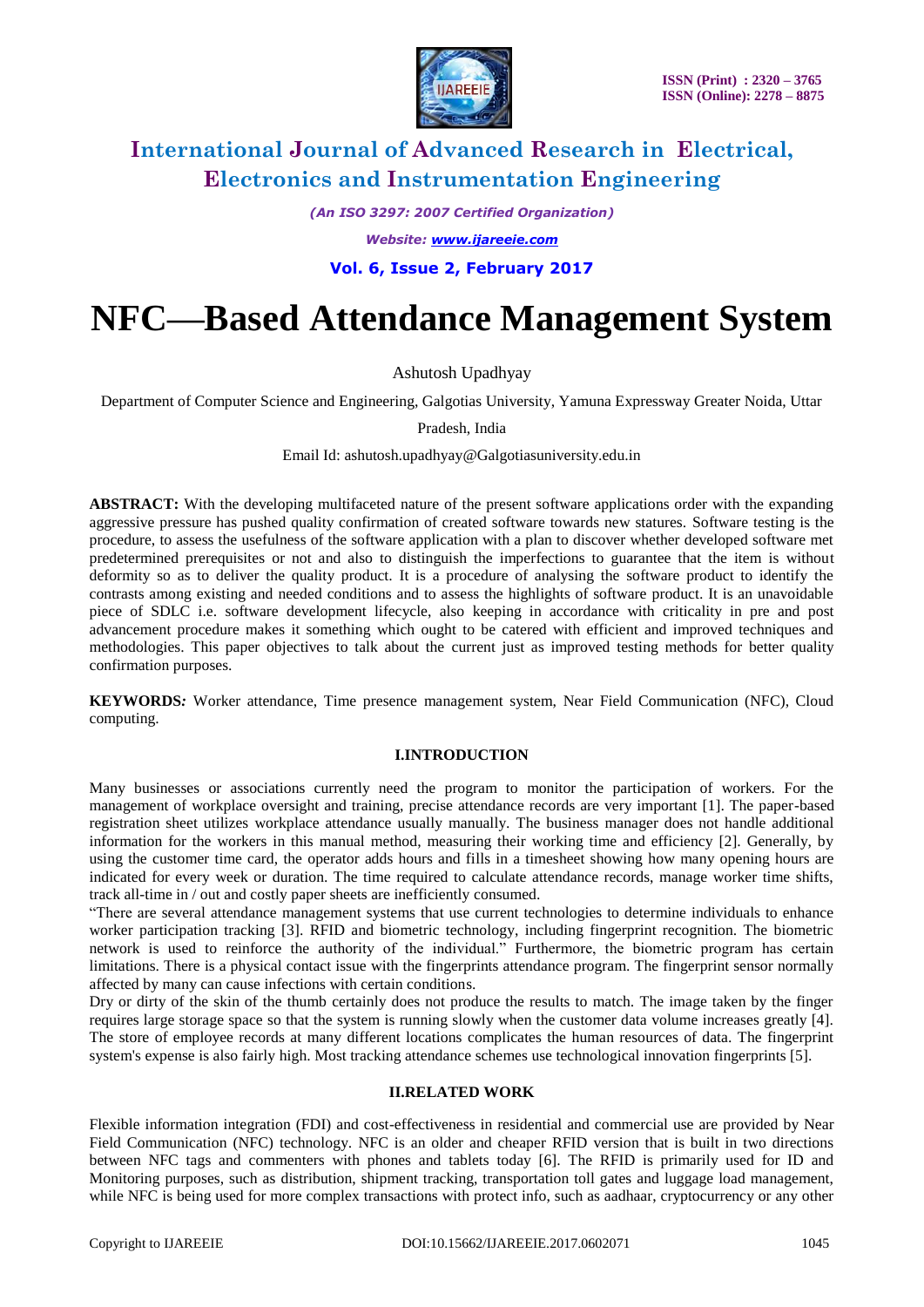

*(An ISO 3297: 2007 Certified Organization)*

*Website: [www.ijareeie.com](http://www.ijareeie.com/)*

#### **Vol. 6, Issue 2, February 2017**

chip and pin entry monitoring system. NFC's smartphones also encourage new life patterns such as purchasing tickets, room latch connect directly, car parks, airfield check-in services, and exchanging notepads. Some other enrollment technologies have been suggested using types of technology [7].

This paper compared the dimensions with particular regard to the participant control environments. The following were discussed three-time attendance systems. Furthermore, the fingerprint reader is used by the cloud-data time & attendance program, which can collect employee information and send them to a client through the use of online communication [8]. The unit, however, has certain detection speed constraints. To verify the signature, it has to compare one with the all other models placed on the moment-consuming repository server. Furthermore, the control of first-time attendance was built for a small business.

"This program framework LAN and USB storage to move attendance details from the capacitive touch screen to the central server. The code utilizes also helps the business management to produce and update records of performance and monitor employee details, but it cannot be viewed electronically [9]. Thirdly, it also uses a fingerprint contrasting biometric technology for the attendance system, but this does not offer online service". Since the documentation for the executive and the participation will be better if managers and employees can maintain and make an excellent judgment in real-time from anywhere [10–13].

In turn, both businesses will benefit from greater business and network technology versatility with the participation program and low costs. Therefore, we are mindful of the cloud-based time tracking program. The software platform has been increasingly combined with the simulation systems' workplace attendance system in order to improve the productivity of data management.

A web interface is applicable to the web-based system and all files with securer links and daily backups can be saved on servers. It also permits accessing, adjusting, recording and analysis of data. The research proposes a cloud basic time and attendance system, allowing workers to log in online and online, monitoring time and conformance by employees and managers, programming employees and reporting. The attendance system with multiple technologies i.e. a proposal was made for Bluetooth, RFID and NFC.

As mentioned above, we build club-based applications utilizing NFC technologies in the area of time attendance monitoring (TAMS). Our application offers various stakeholder accounts, unlike other above systems. This paper has started using an NFC card to indicate each of them for all staff levels. The new program requires key features to satisfy the user's legal requirements: internet connectivity to workers and supervisors, freedom to use the current NFC cards and scanners, no personnel limitations, no data-storage constraints, and report production. As can be seen in Table I, the main processes of system have been contrasted with the other time participation systems.

#### **TABLE L** COMPARISON BETWEEN THE PROPOSED AND OTHER **SYSTEMS**

| System/Task                   | <b>Cloud-TA</b> | <b>First time</b><br>attendance<br>management | <b>UA 300</b> | <b>Our System</b> |
|-------------------------------|-----------------|-----------------------------------------------|---------------|-------------------|
| Online system                 | Yes             | No                                            | No            | Yes               |
| Scan NFC card                 | No              | No                                            | No            | Yes               |
| Report                        | Yes             | Yes                                           | Yes           | Yes               |
| No limitation Employee number | Yes             | No                                            | No            | Yes               |
| Available login for employee  | Yes             | No                                            | No            | Yes               |
| No Limitation of data storing | Yes             | Yes                                           | No            | Yes               |

#### **III.PROPOSED RESEARCH WORK**

This paper has developed a system based on the Software Development Life Cycle (SDLC), the most popular way of developing software. In order to satisfy the customers, the Expectancy Disconfirmation Model evaluated the proposed request. The important key points of the proposed work are illustrated in table 2.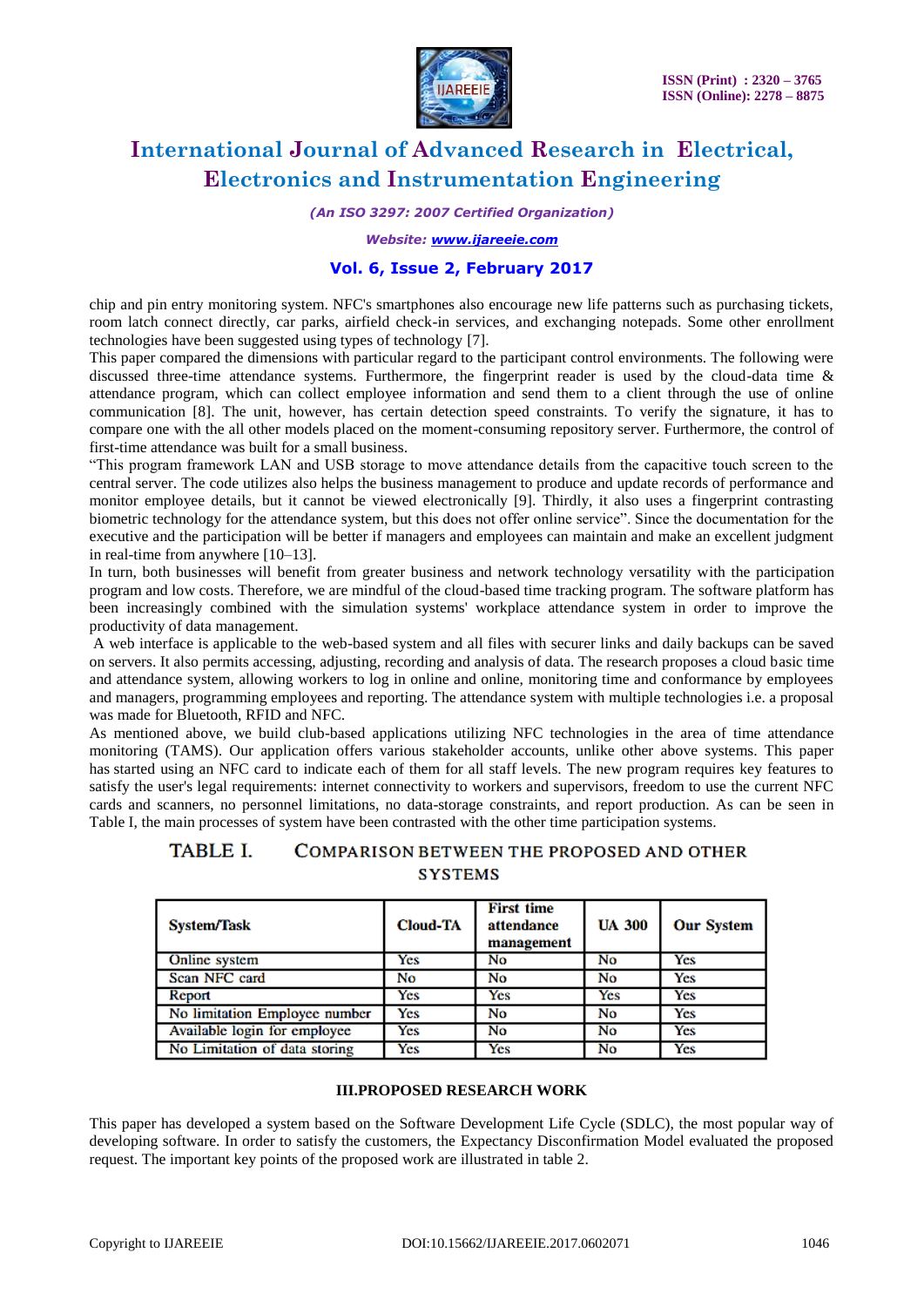

*(An ISO 3297: 2007 Certified Organization)*

*Website: [www.ijareeie.com](http://www.ijareeie.com/)*

### **Vol. 6, Issue 2, February 2017**

#### Table 2 key features

| Software Development Life Cycle<br>(SDLC) | The SDLC is a process used to produce a high-quality<br>software which meets the customer expectations within<br>times and cost estimation. The development process of the<br>proposed time-attendance management system<br><b>1S</b><br>described in a series of seven main phases consisting of<br>analysis, design development,<br>testing,<br>planning.<br>implementation and maintenances as follows. |
|-------------------------------------------|------------------------------------------------------------------------------------------------------------------------------------------------------------------------------------------------------------------------------------------------------------------------------------------------------------------------------------------------------------------------------------------------------------|
| Planning phase:                           | The development of the proposed application has been<br>performed within 4 months as shown in the timeframe of<br>Figure 1. Since the purpose of our system is to support the<br>time attendance management of any organizations and<br>their employees, we established the survey to collect the<br>user requirements in the form of questionnaire.                                                       |
| User Requirement                          | The end user's needs and intended uses were gathered from<br>several company managers and staffs. During requirement<br>identification, we had taken into account two main system<br>features consisting of input and output specifications.                                                                                                                                                               |

The device features are specified during this step. The main features of these are customer identification, user identity verification, in-house perception, client profile monitoring, attendance tracking with NFC scanners, change policy transfer, electronic leave estimation, late, overtime from entries and exits and report production. There are a number of roles. A proper illustration of use instances describes a heavy-level analysis of the user's partnership with the various applications to accomplish the stated processes. The use case flow chart in Figure 2 shows how much the main elements of the structure communicate with the participating people of the corporate manager, staff and program supervisor.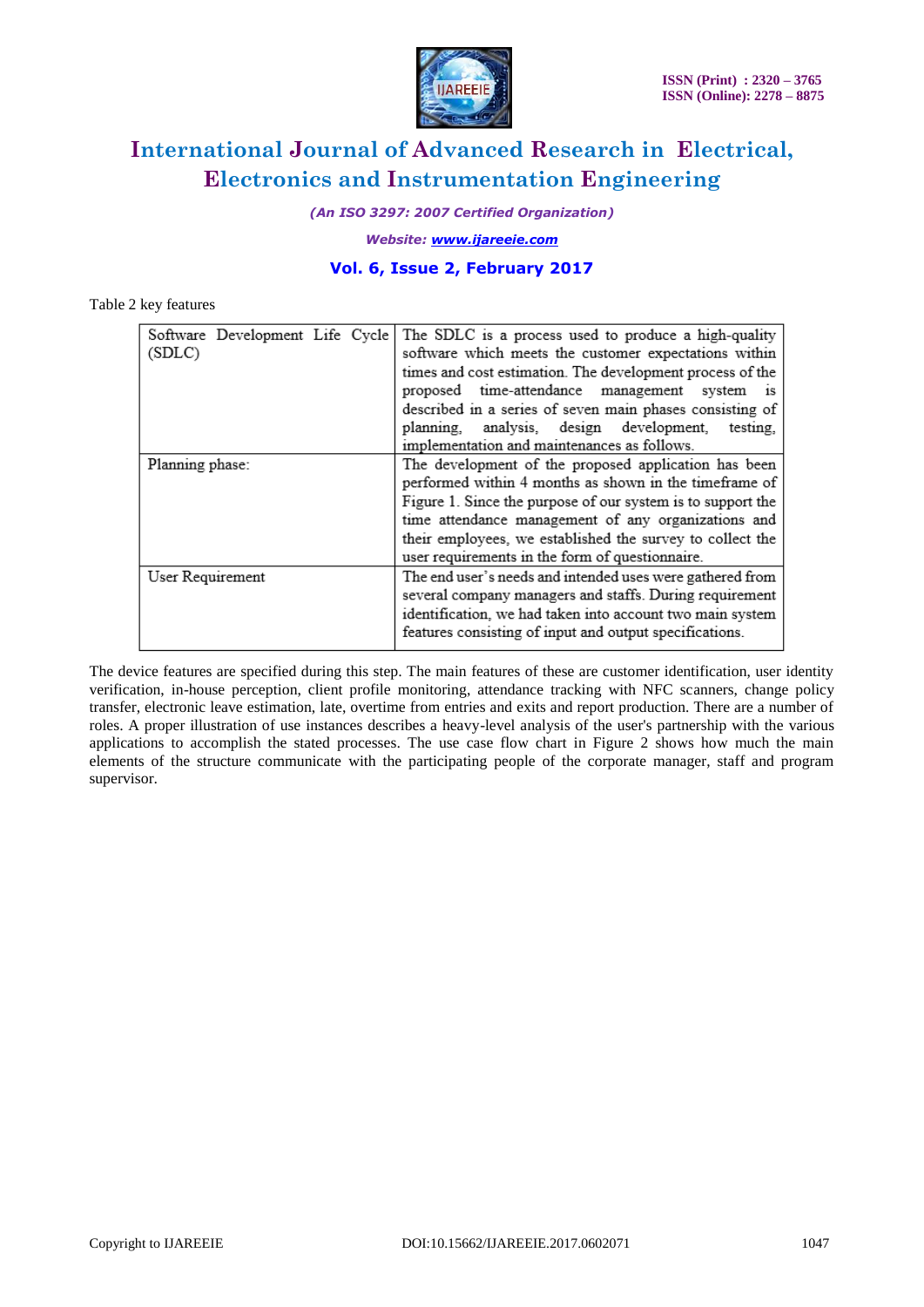

*(An ISO 3297: 2007 Certified Organization)*

*Website: [www.ijareeie.com](http://www.ijareeie.com/)*

### **Vol. 6, Issue 2, February 2017**



Fig. 2. Use case diagram of the proposed system.



#### Fig. 3. Overview of the the proposed TMS architecture

Since the planned time attendance system is cloud-based, all users have access to the app via the Internet. Figure 3 explains the description of the design of the device. The proposed system, as described before, can be used in any company or industry to track the working time of its workers with several useful functions. When the NFC card is checked by the employee, all knowledge of the participation, that is. The NFC communications modes Identification, text, date, time in and time-out are transmitted. The identification of the staff member is searched in the repository. The system then reinforces the personal information as well as marks the present moment and data. For all existing staff, the implementation may reiterate the steps. In algorithm 1, the mechanism is understood temporarily.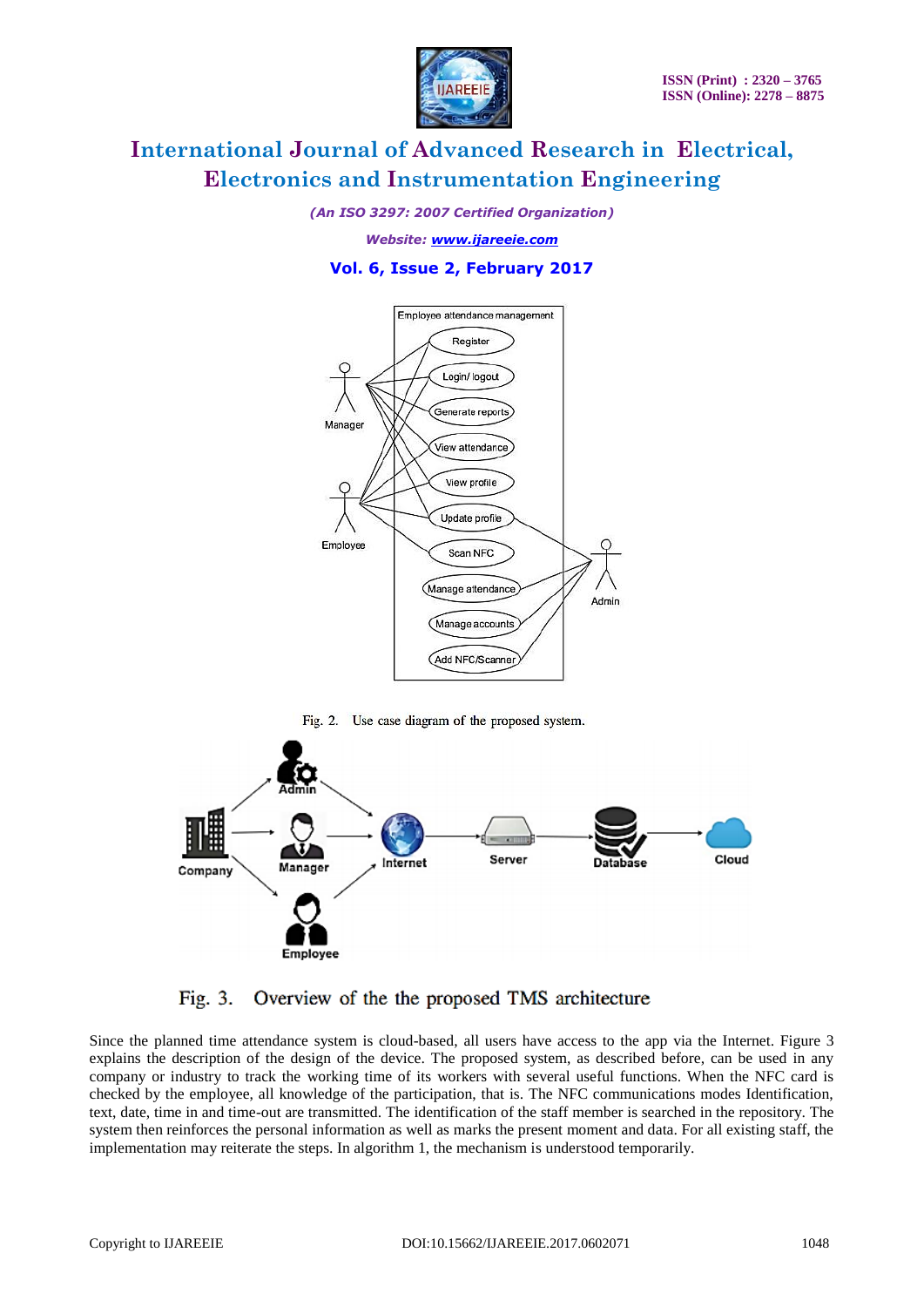

*(An ISO 3297: 2007 Certified Organization)*

*Website: [www.ijareeie.com](http://www.ijareeie.com/)*

#### **Vol. 6, Issue 2, February 2017**

### **Algorithm 1 Time Attendance Checking Process**

- 1: Add employee data of a company.
- 2: Assign ID NFC tag.
- 3: while Departure time is not enabled do
- Read employee arrival time.  $4:$
- $5:$ Update database with arrival time.
- Display arrival time. 6:
- $7:$  end while
- 8: if Departure time enabled then
- $9:$ Read employee departure time.
- $10:$ Update database with departure time.
- $11:$ Display departure time.
- $12:$  end if
- 13: Calculate time elapsed.
- 14: Conduct attendance data analysis.



### Figure 4 result of proposed system

#### **IV.RESULT ANALYSIS**

Researchers also gathered participation data from the target customer in organizations to incorporate the suggested program. A work schedule, attendance rules, overtime regulations, supervisory electronic or paper-based demands, global time entry and exit by a client or the head of departments, time capture monitor, scheduling change transfer, staff illness view, quit absences and l the key feature of an employee's attendance scheme is compounded work schedules. The submission is tested as an ExpectabilityDeconfirmation test questionnaire. The response is analyzed. Twenty-two respondents receive the questionnaires as shown in figure 4. The program will maintain customer satisfaction, as